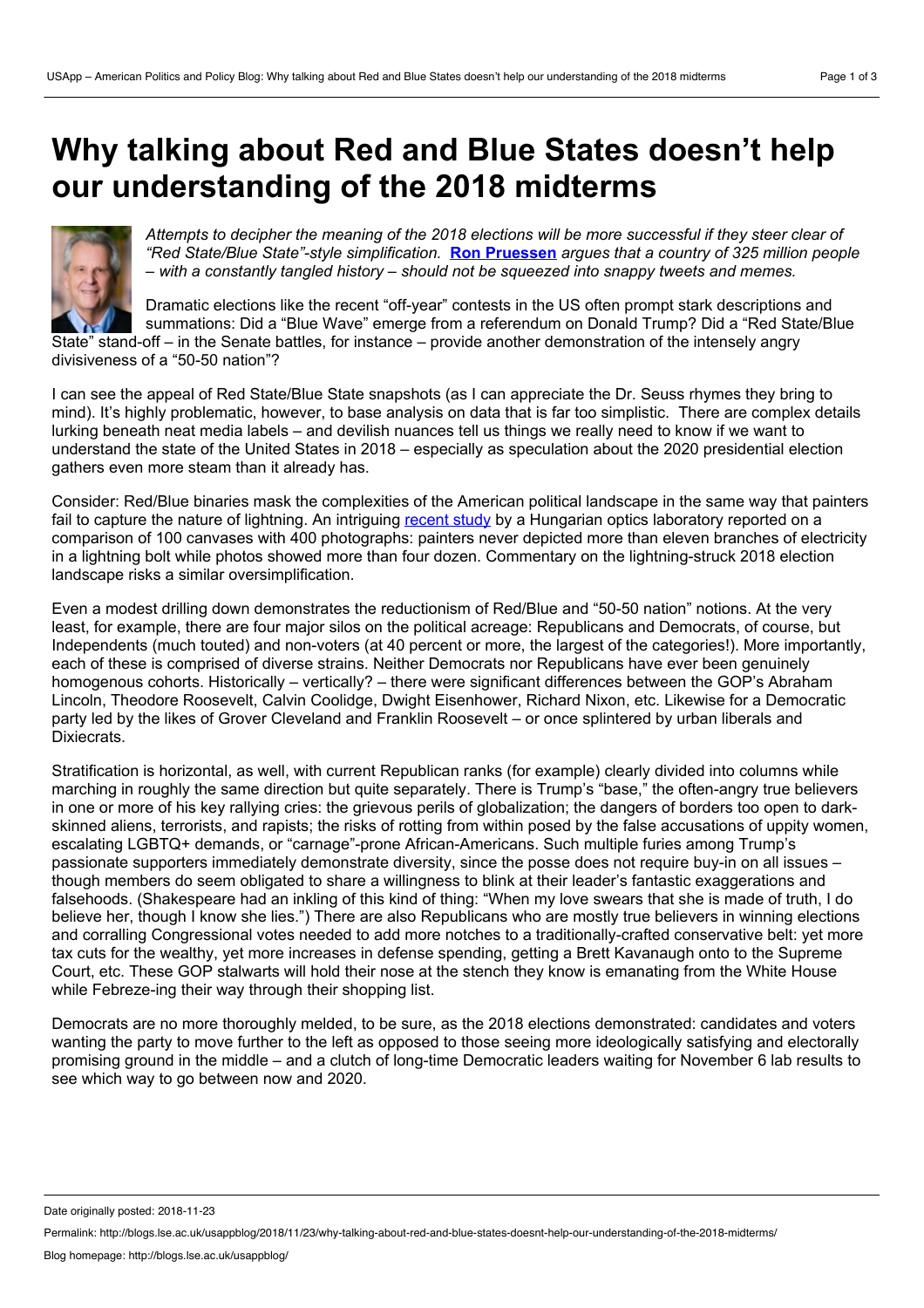Nor do non-voters deserve the common perception that they are an amorphous blemish on the body politic. Is it really that difficult to imagine multiple compartments in this silo, as well? There will of course be those simply indifferent to the fate of the nation – but some eligible voters might be ready for a "plague on both your houses" approach because of what they see. (What would you do if you were persuaded by the sentiment attributed to H.L. Mencken: that American politics involves the worship of jackals by jackasses?) The non-voter category also surely includes people whose lives are so strained by practical difficulties as to prevent paying attention or taking the steps needed to literally go out to vote: working three jobs or caring for sick kids or aging parents, for instance. And oh yes, there are the particular practical difficulties created by the fancy maneuvers of state government officials in places like Georgia and North Dakota.



*["doors-red-blue-entrance-home-2144360](https://pixabay.com/en/doors-red-blue-entrance-home-2144360/)" by [MikesPhotos](https://pixabay.com/en/users/MikesPhotos-1860391/) is [CC0](https://pixabay.com/en/service/terms/#usage)*

As for "independents," they have no single party to rally around – by definition – so they will inevitably disassemble come Election Day. Their divisions are especially striking, of course, since votes may flow to Democrats, Republicans, third parties (or none).

So, what is the point here? We need to appreciate complexity – great complexity – if we want to grasp the essence(s) of the 2018 election. We need a Jackson Pollock paint box more than we do big tubes of Cadmium Red and Cobalt Blue. And an easily graspable "50-50" notion has to give way to something like "20-20-15-25-5-15": messy (with numbers made up in this case), but more conducive to serious analysis.

Nor would it hurt to keep in mind that a pattern of great political complexity is as old as the United States – and then some. Doing the hard work of digging toward greater understanding of the present day can yield richer results if we appreciate that depth requires – literally – going deep. Benjamin Franklin, for example, was one of a chorus of colonial era observers who were frequently struck by the sharp divisions they saw around them: dizzying sectarianism in religion, regional fracturing, generational and class tensions, intellectual tangles: all and more were distinguishing features of 17<sup>th</sup> and 18<sup>th</sup> century life along the Atlantic coast of North America. "So many men, so many minds," said Franklin (a founding father who coincidentally knew a thing or two about lightning).

Constant variations were evident thereafter: e.g., the four parties fielding presidential candidates in 1860 and the [earthquake](http://blogs.lse.ac.uk/usappblog/2016/05/18/lessons-for-2016-from-the-smashup-of-the-second-party-system-and-the-war-of-the-whig-succession/) that followed – or the shrewd patchwork stitching involved in Franklin Roosevelt's political victories. These two additional examples also serve as reminders of the way the dense complexity of political thinking and behavior can be especially notable in periods of great stress. They can even, of course, be signs of breaking points and crisis. Does the lightning striking during the American storms of 2016-2018-2020 portend worse than we have yet seen? I'll have more to say on that front, shortly.

*Please read our comments policy before [commenting](http://blogs.lse.ac.uk/usappblog/comments-policy/)*.

Date originally posted: 2018-11-23

Permalink: http://blogs.lse.ac.uk/usappblog/2018/11/23/why-talking-about-red-and-blue-states-doesnt-help-our-understanding-of-the-2018-midterms/